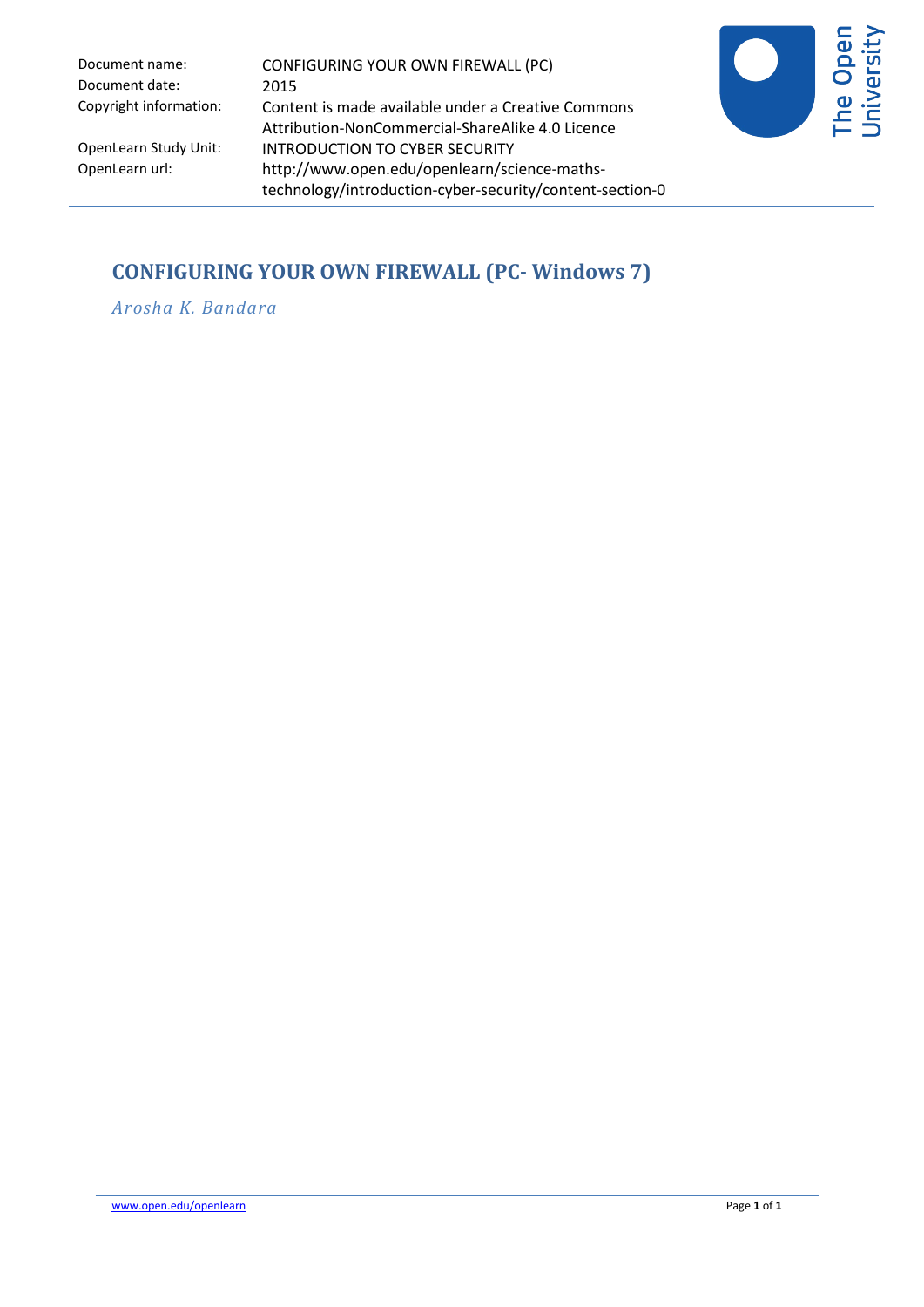

# **Introduction to Cyber Security**

## Configuring your own firewall (PC)

In this, we'll be turning on the firewall in Windows 7. If you have Windows 8, follow this link for instructions on how to enable the firewall for your operating system:

**[http://windows.microsoft.com/en-gb/windows-8/windows-firewall-from-start-to](http://windows.microsoft.com/en-gb/windows-8/windows-firewall-from-start-to-finish)[finish](http://windows.microsoft.com/en-gb/windows-8/windows-firewall-from-start-to-finish)**

### **Turning the firewall on**

**1.** Go to the **Start** menu and open up the **Control Panel.** 



**2.** Select **System and Security.**

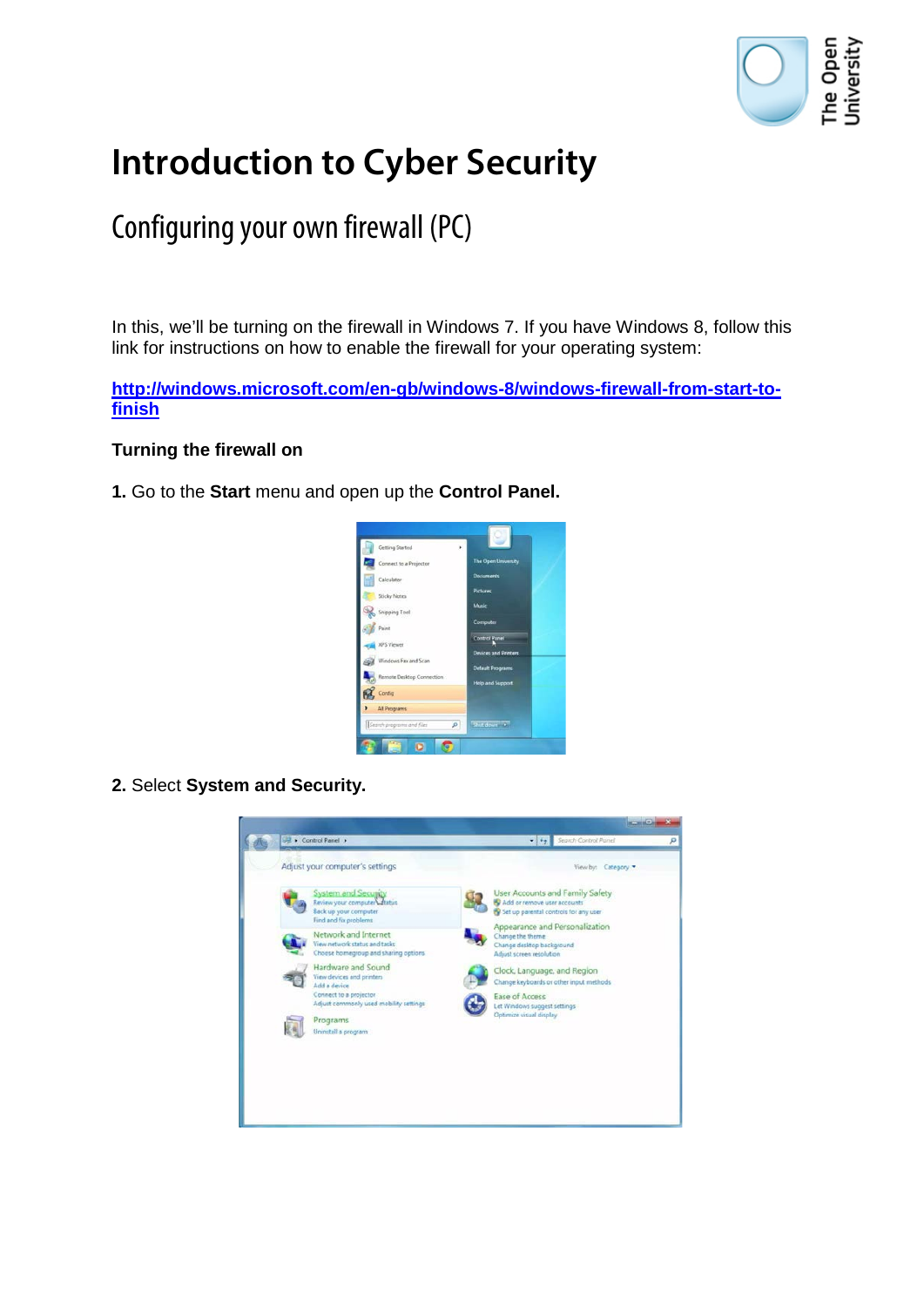

**3.** Click on **Windows Firewall**.



**4.** Click **Turn Windows Firewall on or off** (you may need to enter an administrator password depending on how your Windows is set up).

|                                                                                                                                                    | Control Panel > System and Security > Windows Firewall                                                                                                                                                                                                                                                                 | Search Control Painel                                                                             |  |  |  |
|----------------------------------------------------------------------------------------------------------------------------------------------------|------------------------------------------------------------------------------------------------------------------------------------------------------------------------------------------------------------------------------------------------------------------------------------------------------------------------|---------------------------------------------------------------------------------------------------|--|--|--|
| Control Panel Home<br>Allow a program or feature<br>through Windows Firewall<br>Change notification settings<br>Turn Windows Firewall on or<br>öff | Help protect your computer with Windows Firewall<br>Windows Firewall can help prevent hackers or malicious software from gaining access to your computer<br>through the Internet or a network.<br>How does a firewall help protect my computer?<br>What are network locations?<br><b>Update your Firewall settings</b> |                                                                                                   |  |  |  |
| Restore defaults<br>Advanced settings<br>Troubleshoot my network                                                                                   | Windows Firewall is not using the recommended<br>settings to protect your computer.<br>What are the recommended settings?<br>Home or work (private) networks<br>Networks at home or work where you know and trust the people and devices on the network                                                                | Use recommended settings<br>Connected <sup>(A)</sup>                                              |  |  |  |
|                                                                                                                                                    | Windows Firewall states<br>Incoming connections:                                                                                                                                                                                                                                                                       | Off<br>Block all connections to programs that are not on the                                      |  |  |  |
| See also                                                                                                                                           | Active home or work (private) networks:<br>Notification state:                                                                                                                                                                                                                                                         | list of allowed programs.<br>eduroam 2<br>Notify me when Windows Firewall blocks a new<br>program |  |  |  |
| <b>Action Center</b>                                                                                                                               | Public networks                                                                                                                                                                                                                                                                                                        | Not Connected (x)                                                                                 |  |  |  |

**5.** If the firewall is not already active, click **Turn on Windows Firewall** for each of the network types that your computer supports.

|                                  |                                                                                                                                                                                                                             | $-14.4$ | Search Cantrol Panel |  |
|----------------------------------|-----------------------------------------------------------------------------------------------------------------------------------------------------------------------------------------------------------------------------|---------|----------------------|--|
|                                  | Customize settings for each type of network                                                                                                                                                                                 |         |                      |  |
| What are network locations?      | You can modify the firewall settings for each type of network location that you use.                                                                                                                                        |         |                      |  |
|                                  | Home or work (private) network location settings<br>C Turn on Windows Firewall<br>Block all incoming connections, including those in the list of allowed programs<br>V Notify me when Windows Firewall blocks a new program |         |                      |  |
| Public network location settings | Turn off Windows Firewall (not recommended)<br>Q. Turn on Windows Firewall<br>Block all incoming connections, including those in the list of allowed programs                                                               |         |                      |  |
|                                  | (J) Notify me when Windows Firewall blocks a new program<br>Turn off Windows Firewall (not recommended)                                                                                                                     |         |                      |  |
|                                  |                                                                                                                                                                                                                             |         |                      |  |
|                                  |                                                                                                                                                                                                                             | OK      | Cancel               |  |

**6.** Click **OK**.